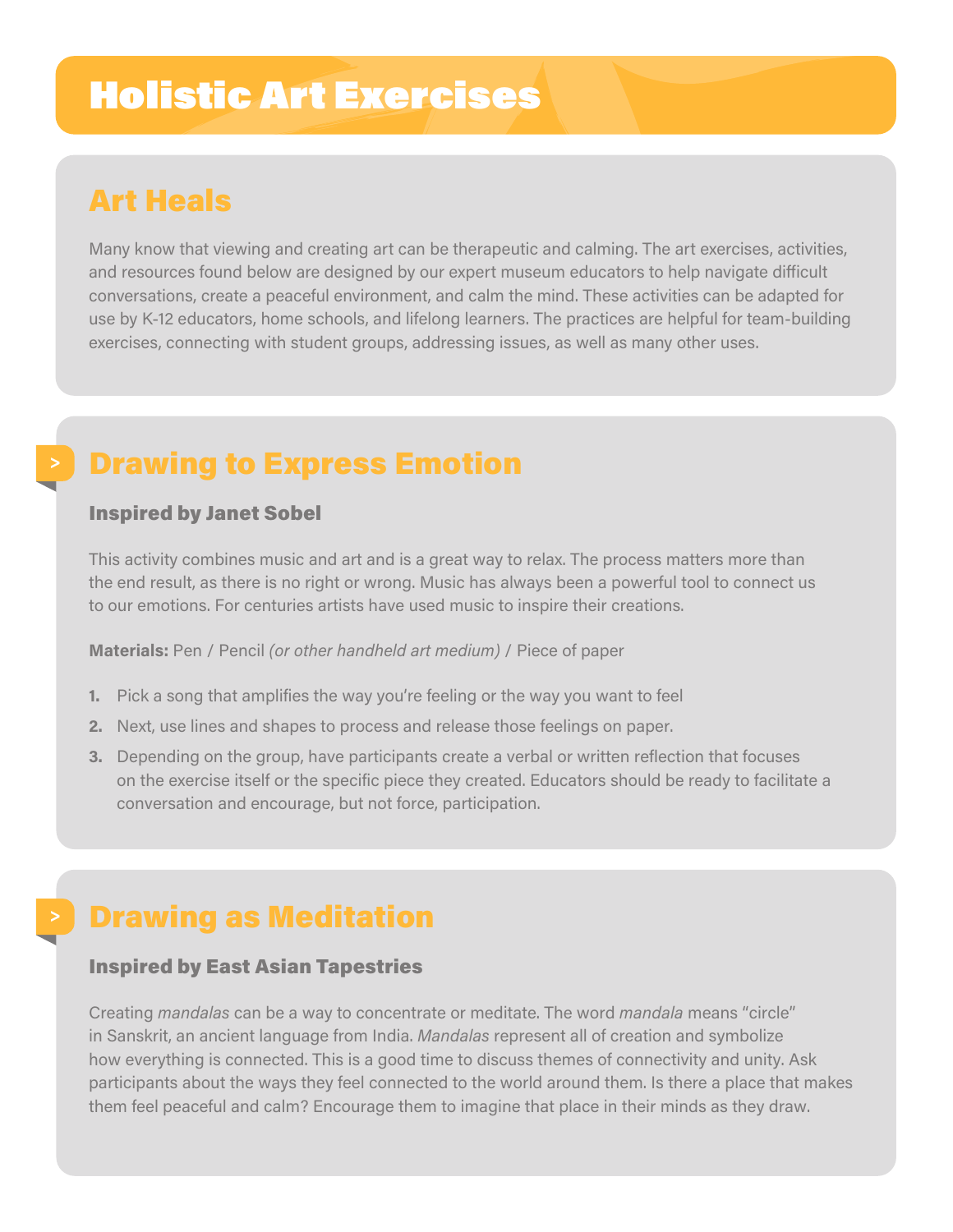# Holistic Art Exercises

## Drawing as Meditation, Continued

**Materials:** Paper / Pencil / 3 circular objects of different sizes to trace / A coloring tool like crayon, colored pencil, or marker *(optional)*

- **1.** Center the largest object and trace the circle onto your paper with pencil.
- **2.** Take the medium object, center it within the large circle, and trace it.
- **3.** Take the smallest object, center it in the middle of the medium circle, and trace it.
- **4.** Within each circle, create a design of repeating shapes, starting with large shapes and then filling in smaller ones.
- **5.** Color in the shapes with soothing colors.



### Drawing to Ground the Body

### Inspired by Joan Miró

When we tune into our senses we ground the body. It helps relieve stress and anxiety. Artists use the senses in creative ways to connect to their art. In this activity we will attempt to create without the use of sight. This activity can also be used as an empathy-building tool. Participants are encouraged to use their imagination to create their pieces. What other senses can we pay attention to?

**Materials:** Pencil / Coloring tool like crayon, colored pencil, marker *(optional)* / Piece of paper

- **1.** Imagine an animal.
- **2.** With your eyes closed, draw the animal on your paper. Hear the sound of your pencil and feel the texture of your paper.
- **3.** Now draw a friend for your animal.
- **4.** Open your eyes and admire your creation. Add color if you like.
- **5.** What would the place your animal and friend live in smell like? What would it taste like? Can you use your imagination to feel those senses?

**Above:** *Mandala* (Shambala) (detail), Tibet, 18th century, Gouache on cloth. Museum purchase with funds provided by The Asiatic Arts Committee of the Fine Arts Society, 1963, 1963.19.